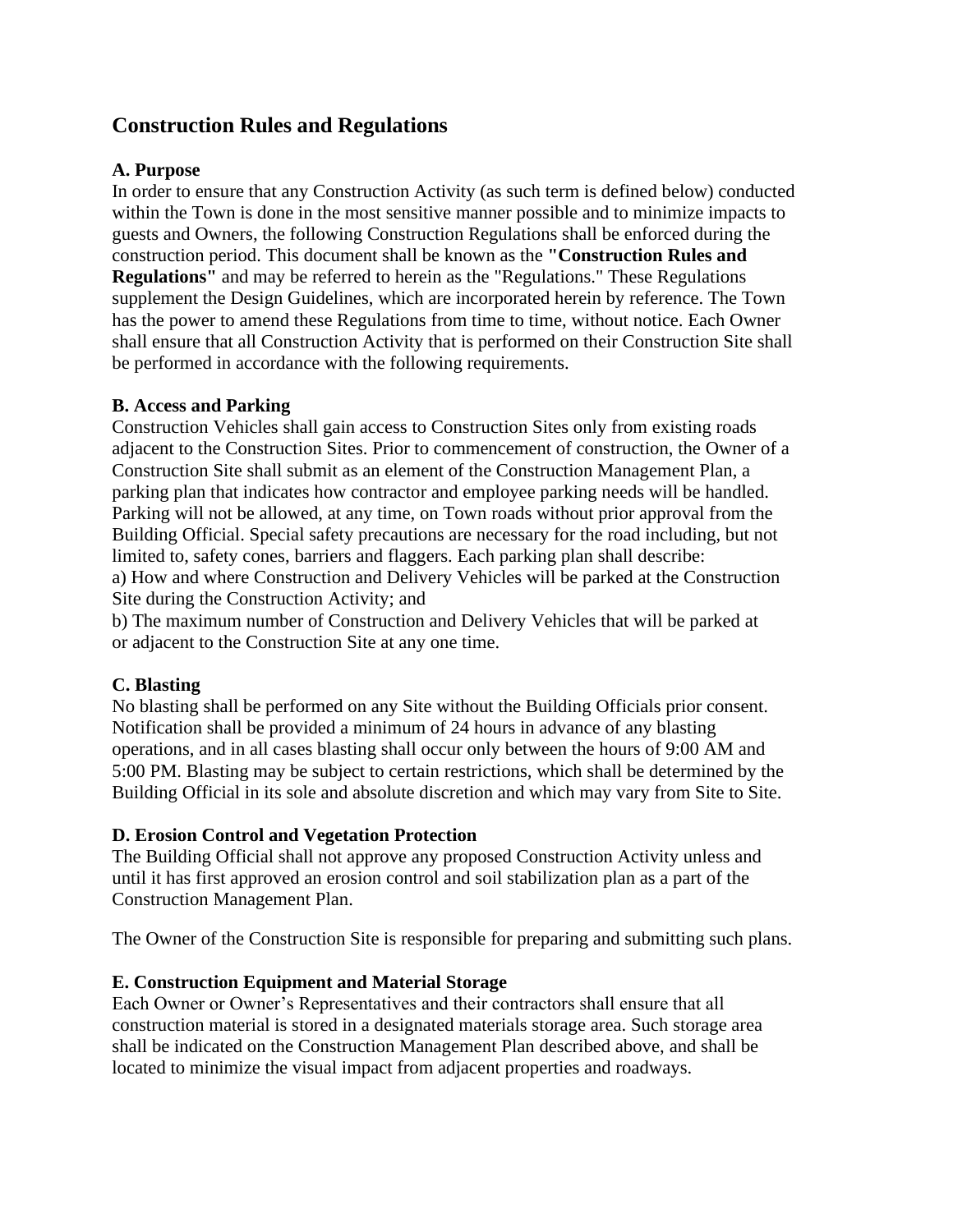### **F. Debris and Trash Removal**

Owners, Owner's Representatives, and their contractors shall be responsible for assuring that

• at the end of each day, all trash and debris on the Construction Site is cleaned up and stored in proper *covered* containers or organized piles and not permitted to be blown about the Site or adjacent property, and

• at least once a week, all trash and debris are removed from the Construction Site to a proper dumpsite located off the Property.

• Due to the abundant wildlife within the Town, all food trash must either be removed from the site at the end of each work day or the General Contractor must arrange for bear-proof trash containers to be available on-site.

All trash and debris shall be kept off the road right of way and adjacent property at all times.

### **G. Construction Hours & Noise**

Any construction equipment operated upon a residential, commercial, industrial, or public premises during the time period between seven o'clock (7:00) A.M. and seven o'clock (7:00) P.M.; provided, however, that the operation of the construction equipment during the hours of seven o'clock (7:00) A.M. and seven o'clock (7:00) P.M. shall not exceed ninety (90) decibels.

### **H. Deliveries**

Construction Vehicles must obey all posted speed limits and traffic regulations within the Town. During winter months, construction and delivery trucks must be capable of traveling mountain roads and be 4 wheel drives or equipped with chains.

### **I. Field Staking**

All building footprints, setback lines, and driveways, storage and lay-down areas shall be staked in the field. A licensed Colorado land surveyor shall stake the building footprint and setback lines.

#### **J. Fire Protection**

At least one 10-pound ABC-rated dry chemical fire extinguisher shall be present and available in a conspicuous place on the Construction Site at all times. Fire protection is the Owner's responsibility, but the Town recommends that the Owner or Owner's Representative establish additional fire protection, the handling of combustible materials and suppression measures as part of an overall Site safety program.

#### **K. Prohibited General Practices**

All Owners will be absolutely responsible for the conduct and behavior of their Owner's Representatives in the Town. The following practices are prohibited within the Town and will result in an automatic fine:

a) Changing oil on any vehicle or equipment on the Construction Site;

b) Allowing concrete suppliers and contractors to clean their equipment on any Town of Blue River lot, roadway, right-of-way, ditch, easement, or other property;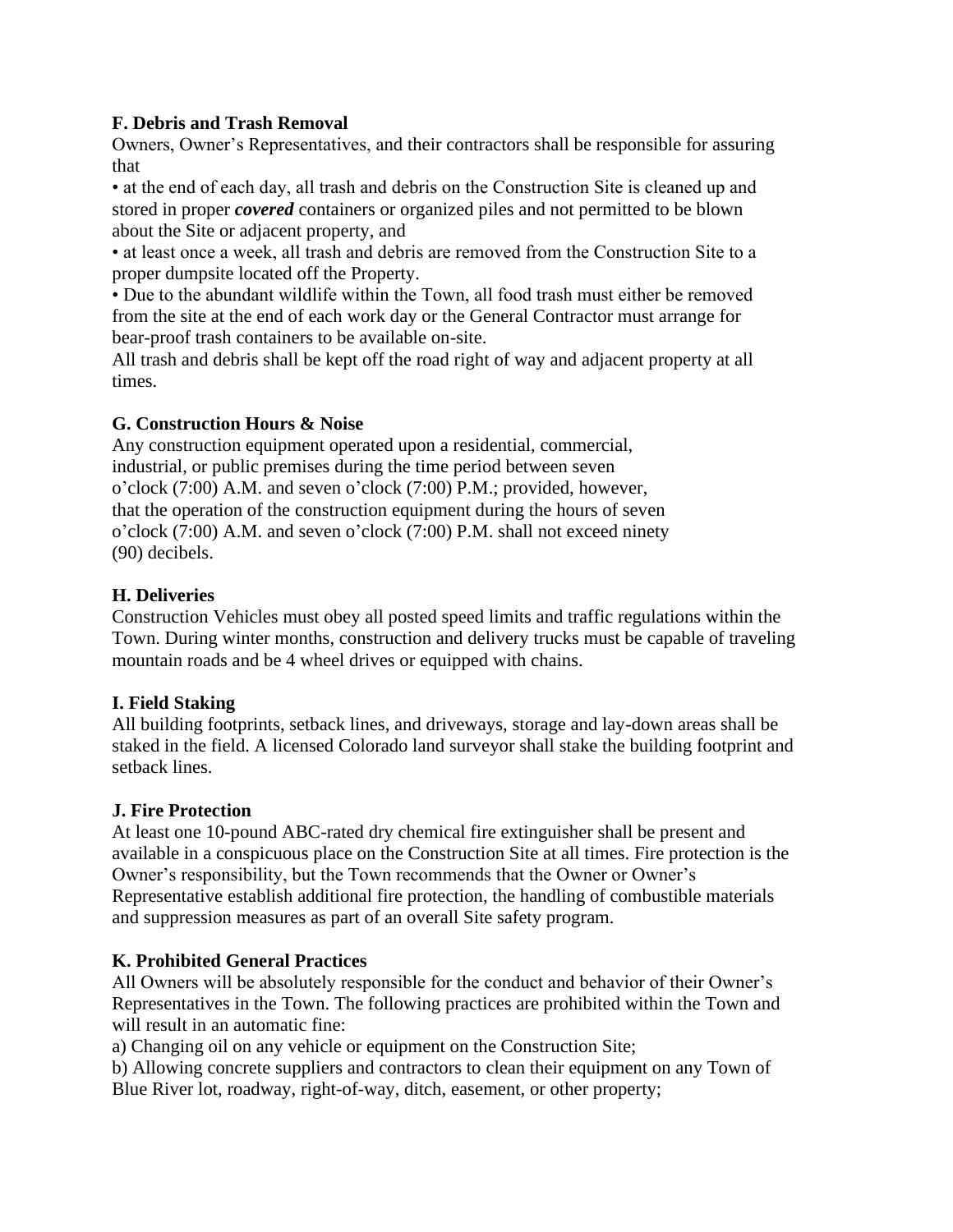c) Removing any rocks, plant material, topsoil, or similar items from any property of others within Town;

d) Using disposal methods or units other than those approved by the Town;

e) Careless disposition of cigarettes and other flammable materials;

f) Careless treatment or removal of any native plant materials;

g) Disruptive activity including, but not limited to, public drinking, public nuisances, and disturbing the peace;

h) Working before or after the scheduled construction hours without prior permission;

i) Driving trucks with uncovered loads the in the

Town.

# **L. Roadway Maintenance**

Owners and their contractors and sub-contractors shall keep all Town roads and road rights-of-way free and clear of all materials, rubbish, and debris resulting from Owner's Construction Activity and shall repair and revegetate any damage to roads, road rights-ofway, landscaping, and other streetscape improvements within the Town caused by Construction Vehicles used in connection with Owner's Construction Activity. No road cuts, deletions, or additions shall be made without a permit from the Town Road Manager. Contractors must keep the Site driveway and all adjacent roads clean from dust, dirt, mud, and debris at all times. If a contractor fails to keep roads clean and if the Town must arrange for cleaning, the cost of cleaning will be billed to the Owner, care of the contractor, at a rate then set by the Town.

# **M. Sanitary Facilities**

On-Site, enclosed, chemical toilets must be available at all times when Construction Activity is taking place on a Construction Site. Chemical toilets shall be screened from view and shall be located so as to minimize any adverse impacts on adjacent lots. In no instance shall chemical toilets be placed within any road right-of-way or on the road.

# **N. Signage**

# REQUIRED SITE SIGNAGE

One temporary construction sign not to exceed 20 square feet overall, prepared by a professional sign maker, shall be located within the Site boundary and shall be easily visible from the adjacent roadway or entry to the Site. The sign must conform generally to the layout shown below with only the name, address and telephone number of the developer, architect, contractor, project name, logo and location. All information listed must be shown in uniform type style and color.

> **PROJECT LOGO AND/OR NAME** Building Permit # Developer/Owner: [Name and Phone #] Architect: [Name] Contractor: [Name]

# **O. Propane Heater Policy**

The following procedures and guidelines must be followed when using propane heaters: